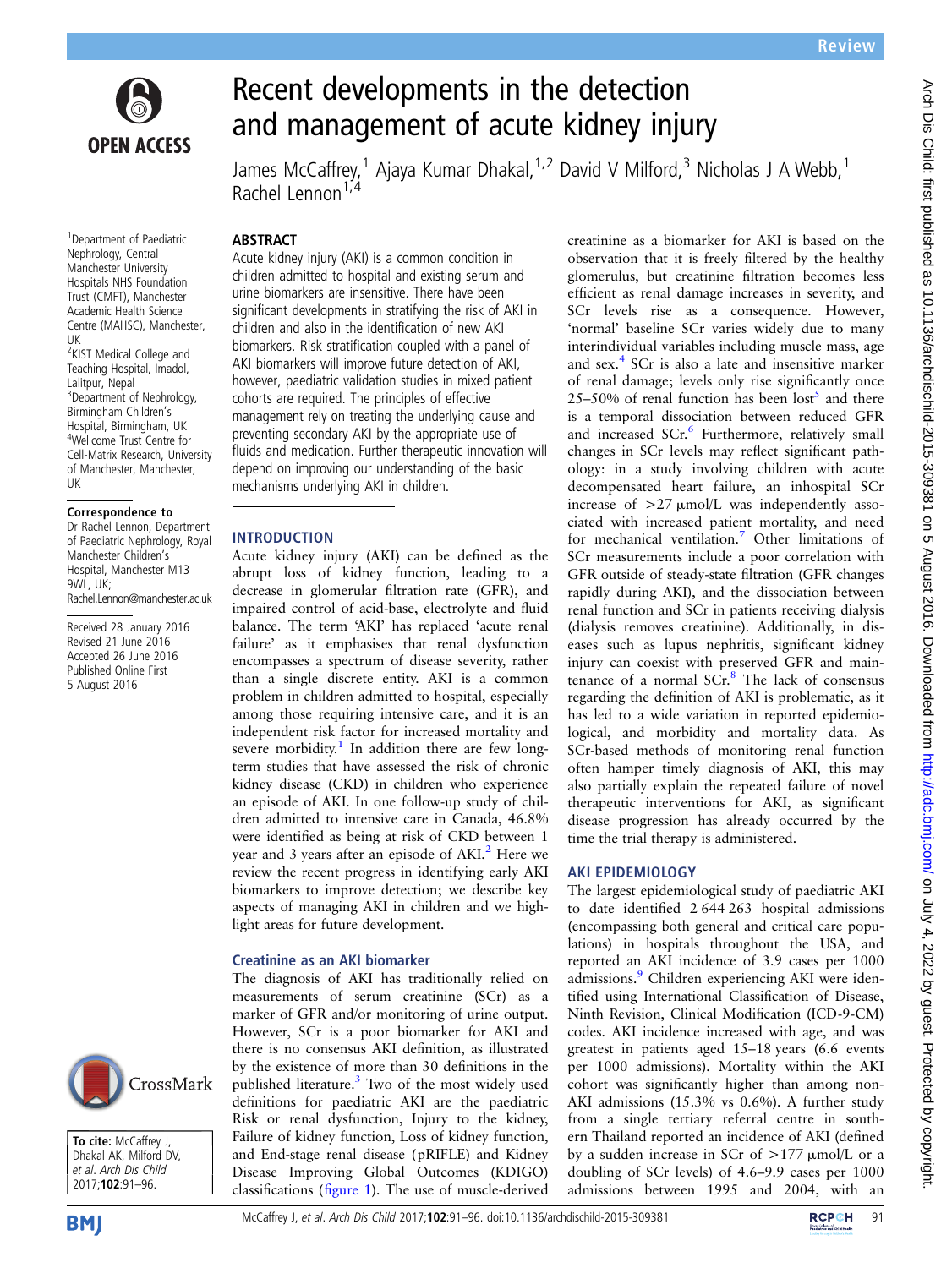<span id="page-1-0"></span>

|                  | <b>pRIFLE</b>                                    |                                                      |
|------------------|--------------------------------------------------|------------------------------------------------------|
|                  | eCCI                                             | Urine output                                         |
| Risk             | Decrease by 25%                                  | <0.5 mL/kg/hour for 8 hours                          |
| <b>Injury</b>    | Decrease by 50%                                  | <0.5 mL/kg/hour for 16 hour                          |
| Failure          | Decrease by 75% or <35 mL/min/1.73m <sup>2</sup> | <0.3 mL/kg/hour for 24 hour or<br>anuric for 12 hour |
| Loss             | Persistent renal failure > 4weeks                | not applicable                                       |
| <b>End stage</b> | Persistent renal failure >3 months               | not applicable                                       |

|         | <b>KDIGO</b>                                                                                                                  |                                                           |
|---------|-------------------------------------------------------------------------------------------------------------------------------|-----------------------------------------------------------|
|         | SCr                                                                                                                           | Urine output                                              |
| Stage 1 | Increase 1.5-1.9 x baseline or<br>increase ≥27µmol/L                                                                          | <0.5 mL/kg/hour for 6-12 hour                             |
| Stage 2 | Increase 2-2.9 x baseline                                                                                                     | <0.5 mL/kg/hour for ≥12 hour                              |
| Stage 3 | Increase > 3 x baseline<br>OR<br>SCr $\geq$ 354 umol/L<br>OR<br>Initiation of RRT<br>OR<br>eGFR <35 mL/min/1.73m <sup>2</sup> | <0.3 mL/kg/hour for ≥24 hour<br>OR<br>anuric for >12 hour |

Figure 1 Diagnostic criteria for AKI. Both pRIFLE and KDIGO classification systems stratify AKI into levels of severity, determined by changes in serum creatinine (SCr)/estimated creatinine clearance (eCCl) and changes in urine output. AKI severity strata can be reached through fulfilling criteria for either changes in SCr/eCCl or changes in urine output. AKI, acute kidney injury; pRIFLE, paediatric Risk or renal dysfunction, Injury to the kidney, Failure of kidney function, Loss of kidney function, and End-stage renal disease. KDIGO, Kidney Disease: Improving Global Outcomes; RRT, renal replacement therapy; eGFR, estimated glomerular filtration rate.

overall mortality of  $41.5\%$ .<sup>[10](#page-4-0)</sup> Children requiring admission to a paediatric intensive care unit (PICU) are at much higher risk of developing AKI: in a US study involving 150 critically ill children requiring invasive mechanical ventilation, 82% developed AKI by pRIFLE criteria (48.8% of these reached pRIFLE R, 26.0% reached pRIFLE I and 25.2% reached pRIFLE F).<sup>[3](#page-4-0)</sup> The aetiology of AKI has also changed recently from primary renal disease to renal involvement secondary to systemic insults such as sepsis and iatrogenic interventions such as the use of medication with nephrotoxic potential. $11$ 

#### ADVANCES IN AKI DETECTION

There is a clear need to identify more sensitive and earlier biomarkers of AKI. Perhaps the best example of a biomarker that can reliably identify the abrupt onset of organ dysfunction is the use of troponin I for the diagnosis of acute myocardial infarction (AMI) in the adult population. However, the search for an analogous AKI biomarker is hindered by the difficulties in identifying patients at risk of renal dysfunction. In AMI, patients typically present with acute chest pain, which alerts the clinician to the possibility of a coronary event and triggers biomarker evaluation using troponin I. As with any biomarker, the predictive performance dramatically increases if evaluation only involves patients already assessed as 'at-risk' of a particular con-dition.<sup>[12](#page-4-0)</sup> For example, when troponin I is measured in unselected critically ill patients, elevated troponin I is not indicative of AMI.<sup>[13](#page-4-0)</sup> In AKI, there is no obvious equivalent of 'chest pain' to aid the clinician in prebiomarker clinical risk stratification. This is problematic because children with AKI are often identified after the window of opportunity for potentially successful intervention has passed. Thus, recent developments in AKI detection may be divided into: (1) determining patients who are

risk of AKI; and (2) discovery of early and sensitive biomarkers for the assessment of patients deemed at risk of AKI.

### AKI risk stratification

Although any hospitalised child may develop AKI, studies attempting to risk stratify paediatric patients have focused on those admitted to PICU. The search for AKI biomarkers to use in patients deemed to be at risk of developing AKI is viewed by many researchers as closely analogous to the identification of troponin I for use in AMI. Indeed Goldstein et  $al$ ,<sup>[12](#page-4-0)</sup> have proposed a definition of 'renal angina' to initiate assessment of 'renal troponin I' AKI biomarker(s). This proposal draws on data demonstrating that a doubling of SCr (pRIFLE I) in children requiring intensive care was associated with 27.4% mortality compared with an overall PICU mortality of  $2.4\%$ <sup>[14](#page-4-0)</sup> and the aforementioned study identifying small increases in SCr of  $>27 \mu$ mol/L as an independent predictor of patient mortality in children with acute decompensated heart failure.<sup>[7](#page-4-0)</sup> Additionally, increasing degrees of relative fluid accumulation or percentage of fluid overload at the time of initiating renal replacement therapy (RRT) in children with AKI is independently associated with mortality.<sup>[15](#page-4-0)</sup> Children who have received stem cell transplants are particularly vulnerable to the deleterious effects of fluid accumulation.<sup>16</sup> The empirical clinical model of 'renal angina' for the prediction of subsequent AKI developed by Goldstein et al, identifies three risk groups: very high risk (intubated plus the administration of at least one vasopressor or inotrope), high risk (history of solid organ or bone marrow transplant) and moderate risk (PICU admission). Less severe signs of injury (SCr change or percentage fluid overload) are required for higher risk groups to fulfil the 'renal angina' threshold (fi[gure 2](#page-2-0)). Subsequently, a quantifiable 'renal angina index' was developed which is a composite of patient AKI risk and early signs of injury. The index score can range from 1 to 40, with a cut-off of ≥8 used to fulfil the criteria for 'renal angina' (fi[gure 3\)](#page-2-0).<sup>[17](#page-4-0)</sup> As an alternative, some have proposed that the fulfilment of pRIFLE R criteria should be the definition of renal angina.<sup>12</sup>

#### AKI biomarkers

Timely diagnosis of AKI requires the measurement of an early and specific biomarker(s) in patients deemed at risk of developing AKI. [Table 1](#page-3-0) shows selected studies of biomarkers in paediatric AKI. As described above, SCr is a poor AKI biomarker but recent research efforts have identified several promising novel AKI biomarkers including: neutrophil gelatinase-associated lipocalin (NGAL), kidney injury molecule 1 (KIM-1), interleukin 18 (IL-18), liver-type fatty acid-binding protein (L-FABP), neutrophil elastase-2 (Ela-2) and cystatin C (Cys-C). NGAL is a widely expressed protein of the lipocalin family, whose main physiological role is as a bacteriostatic agent in the innate immune response. Filtered and secreted NGAL is released into the urine, and there is also megalin-dependent tubular reabsorption into plasma[.24](#page-5-0) NGAL production is dramatically upregulated following renal injury. KIM-1 is a transmembrane protein that promotes the phagocytosis of apoptotic bodies and necrotic debris. Basal expression of KIM-1 is low in the normal kidney, but production in proximal tubule cells is upregulated following renal injury, leading to increased urinary concentration following renal injury. IL-18 is a proinflammatory cytokine that promotes acute injury by inducing the upregulation of inflammatory meditators such as tumour necrosis factor α via the nuclear factor-κB pathway. L-FABP is predominantly localised in the proximal tubule and is a renoprotective protein, which promotes the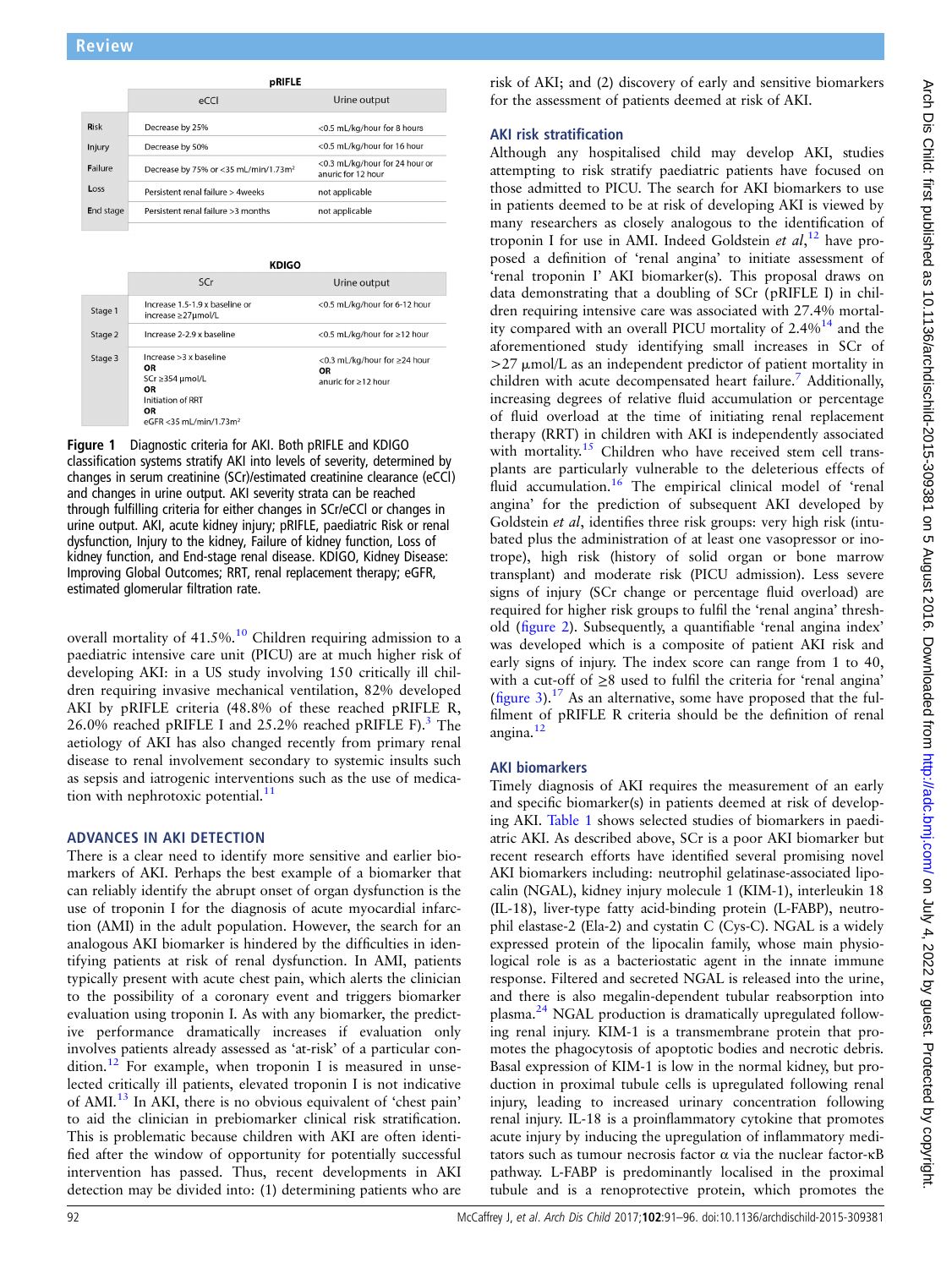<span id="page-2-0"></span>Figure 2 Renal angina threshold to identify children who may require evaluation with acute kidney injury (AKI) biomarkers. The graphs depict risk of AKI versus decrease in estimated creatinine clearance (eCCl) and percentage increase in fluid overload. There are three risk groups defined for the paediatric intensive care unit (PICU) population: very high risk (intubated plus the presence of at least one vasopressor or inotrope), high risk (history of solid organ or bone marrow transplant) and moderate risk (PICU admission). Less evidence of injury is required for higher risk groups to fulfil 'renal angina' criteria and further validation with AKI biomarkers is required. (Adapted from Basu et  $al^{17}$ ).



Renal angina index (RAI) = Risk of AKI \* Signs of injury

|             | <b>Risk</b> | <b>Score</b> |
|-------------|-------------|--------------|
| <b>RISK</b> | Moderate    |              |
|             | High        | 3            |
|             | Very High   | 5            |
|             |             | x            |

| <b>INJURY</b> | $\downarrow$ eCCl   | %FO         | Score |
|---------------|---------------------|-------------|-------|
|               | No change           | $< 5\%$     |       |
|               | $\downarrow$ 0-25%  | $\geq 5\%$  | 2     |
|               | $\downarrow$ 25-50% | $\geq 10\%$ |       |
|               | $\downarrow$ ≥50%   | $\ge 15\%$  |       |

Figure 3 The renal angina index (RAI). Patients are stratified depending on their 'risk' of developing acute kidney injury (AKI) and their signs of injury. There are three risk groups: moderate (paediatric intensive care admission), high (prior stem cell transplantation) and very high (ventilation and requirement for either an inotrope or vasopressor). The worse parameter between change in estimated creatinine clearance (eCCl) from baseline and percentage fluid overload (% FO) yields an injury score. The resultant RAI can range from 1 to 40. A cut-off value of  $\geq 8$  is used to determine fulfilment for 'renal angina.' (Adapted from Basu et  $al^{1'}$ ).

metabolism of long-chain and very long-chain fatty acids, as well as having antioxidant properties. Ela-2 is a serine protease secreted by neutrophils in response to bacterial infection and inflammation. The majority of the novel AKI biomarkers are

early markers of injury because their expression is increased following renal structural damage. This is in contrast to SCr, which is a *functional* marker of renal damage. Another functional marker of AKI is Cys-C, which is a protease inhibitor produced at a constant rate by most nucleated cell types, whose elimination is almost exclusively via glomerular filtration. Although serum Cys-C levels rise within a similar time frame to SCr (and do not therefore provide earlier warning of AKI), Cys-C has a practical advantage over SCr in that it reflects the GFR independently of body height and muscle mass. The reference range of Cys-C varies little after the 1st year of life, thus avoiding the need to calculate an estimated GFR $^{25}$  $^{25}$  $^{25}$  No study has investigated all of the described biomarkers in a single patient cohort, but we recently reported changes in Cys-C, plasma NGAL, urinary NGAL and KIM-1 rise by comparison to changes in SCr prior to AKI.<sup>[22](#page-4-0)</sup>

Most AKI biomarker studies in the paediatric population reported to date have focused on very specific patient groups. For example, in the paediatric cardiopulmonary bypass surgery population, NGAL (in plasma and urine) is the best performing single AKI biomarker. $26$  These patients display a large degree of demographic homogeneity, and a known onset and duration of ischaemic injury. In contrast, AKI biomarker performance is much more variable when tested in more 'real-life' cohorts of hospitalised children, who display more heterogeneity in their demographics and AKI aetiology. Biomarker performance is usually quantified using receiver operator characteristic curves to calculate the area under the curves (AUCs). An AUC of 0.5 means a biomarker is performing no better than if the clinician were assessing whether a patient had AKI or not by flipping a coin, whereas a value of 1.0 signifies a perfect biomarker. An AUC of 0.75 is generally considered to be a good biomarker. Du et al,<sup>[18](#page-4-0)</sup> conducted a prospective study involving 252 children presenting to a paediatric emergency care centre (ECC) in the USA, and found AUCs to predict AKI of pRIFLE I severity as follows: NGAL (0.83), KIM-1 (0.77) and IL-18 (0.68),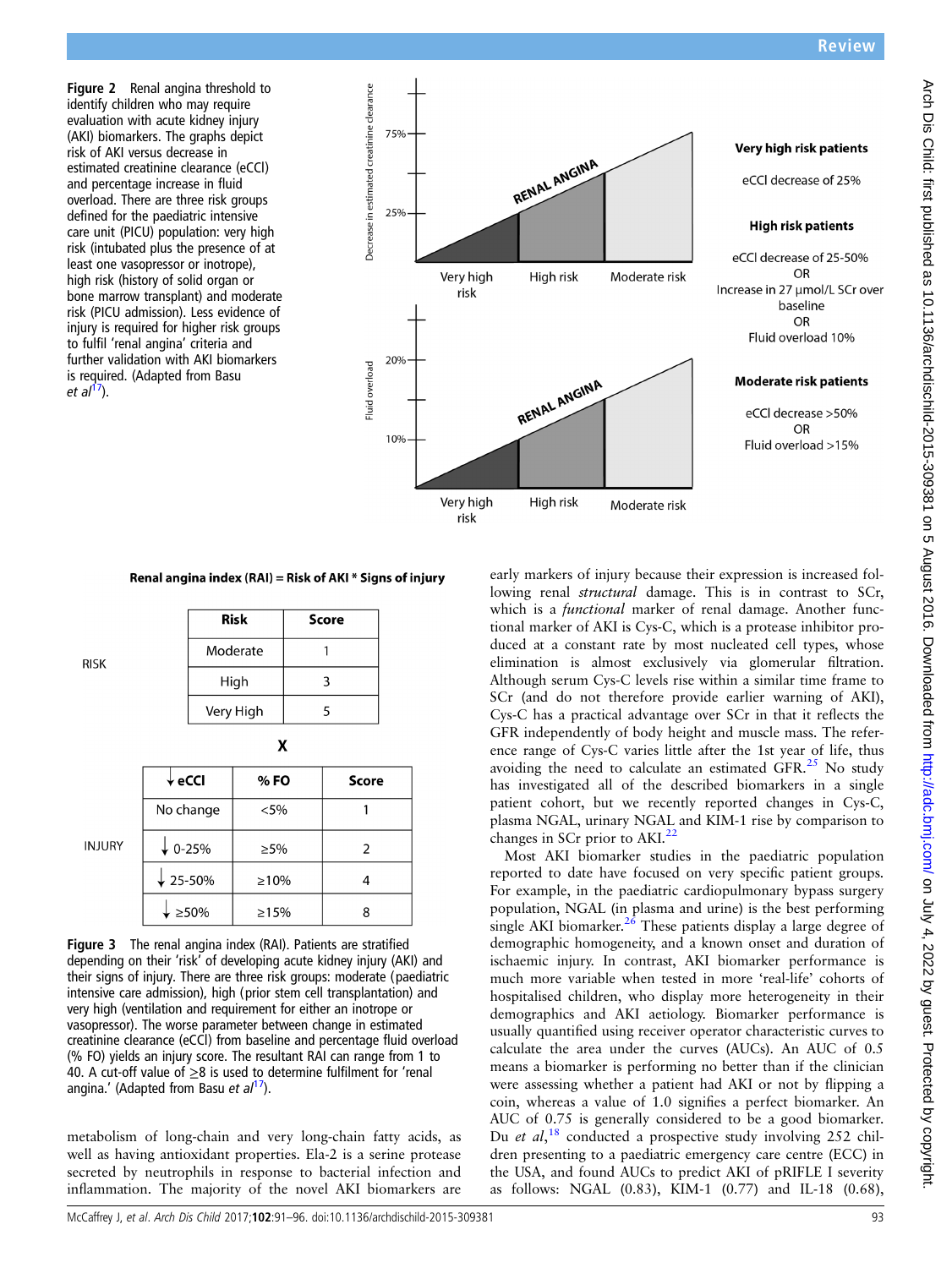<span id="page-3-0"></span>

| $C + \cdots + C$ | <b>Diamarkarc</b> | Gamma                                                        |  |
|------------------|-------------------|--------------------------------------------------------------|--|
|                  |                   | <b>Table 1</b> Studies of new biomarkers for AKI in children |  |

| Study                                | <b>Biomarkers</b>                                       | <b>Comments</b>                                                                                                                                                                               |
|--------------------------------------|---------------------------------------------------------|-----------------------------------------------------------------------------------------------------------------------------------------------------------------------------------------------|
| Du et $al^{18}$                      | Urine KIM-1, NGAL,<br>$\beta$ 2M, IL-18,<br>osteopontin | 232 children presenting to emergency<br>care. KIM-1, NGAL and B2M all<br>demonstrated good accuracy with<br>25%-50% reduction in eCCI.                                                        |
| Zappitelli<br>et al <sup>19</sup>    | Plasma: Cys-C                                           | 288 children undergoing cardiac<br>surgery. Postoperative Cys-C predicted<br>length of stay in PICU.                                                                                          |
| <b>Buelow</b><br>et al <sup>20</sup> | Urine: NGAL, IL-18                                      | 20 children undergoing cardiac<br>surgery. NGAL and IL-18 early<br>predictive biomarkers of AKI.                                                                                              |
| Genc et al <sup>21</sup>             | Urine: KIM-1                                            | 48 premature babies. Serial urinary<br>KIM-1 was a maker of kidney injury.                                                                                                                    |
| Basu et al <sup>17</sup>             | Plasma: NGAL, MMP-8,<br>$Fla-2$                         | 214 children admitted to PICU with<br>sepsis. Biomarker performance<br>improved in combination with risk<br>stratification.                                                                   |
| McCaffrey<br>et al <sup>22</sup>     | Plasma: NGAL, Cys-C<br>Urine: NGAL, KIM-1               | Mixed cohort of 49 children in PICU.<br>Plasma NGAL predicted AKI; Cys-C<br>mirrored change in SCr.                                                                                           |
| Westhoff<br>et al <sup>23</sup>      | Urine: TIMP-2 and<br>IGFBP-7                            | 133 mixed cohort of children. The<br>[TIMP-2]•[IGFBP-7] product diagnosed<br>AKI and predicted adverse outcomes.<br>AKL exists bideau iniumu DOM, Dete 2 mismalabulin: Cur C, mutatin C; eCCL |

KI, acute kidney injury; B2M, Beta-2 microglobulin; Cys estimated creatinine clearance; IGFBP, insulin-like growth factor binding protein; IL, interleukin; KIM, kidney injury molecule; MMP, matrix metalloproteinase; NGAL, neutrophil gelatinase-associated lipocalin; PICU, paediatric intensive care unit; SCr, serum creatinine; TIMP, tissue inhibitor of metalloproteinase.

suggesting these urinary biomarkers perform well to identify which patients have AKI on presentation to a paediatric ECC. The authors also identified a 'real-world' problem when attempting to allocate the patients into pRIFLE strata, as perhaps not surprisingly only 27% of patients had a baseline SCr recorded within the 3 months prior to the ECC visit. In the absence of a recorded individual baseline SCr, presumed estimated creatinine clearances of 120 mL/min/1.73 m<sup>2</sup> are typically used. The lack of an individual baseline SCr may be problematic: in our own study investigating a paediatric PICU population, only 8.2% of patients had preadmission SCr values, and 75% of patients with a recorded prior SCr value were above the presumed baseline of 120 mL/min/1.73 m<sup>2</sup>.<sup>[22](#page-4-0)</sup> This suggests that baseline renal function may be underestimated for a proportion of children when individual baseline SCr values are unavailable, leading to underdiagnosis of AKI using pRIFLE criteria.

Data demonstrating that the combined use of risk stratification and the use of new biomarkers improves detection of AKI come from a study involving 214 children admitted to PICU with sepsis.<sup>[17](#page-4-0)</sup> The AUC for severe AKI (defined by KDIGO ≥stage 2) on day 3 of admission for the renal angina index alone was 0.80. Plasma NGAL (AUC 0.72) and Ela-2 (AUC 0.72) individually demonstrated marginal discrimination for severe AKI. Interestingly, the combination of the renal angina index with plasma NGAL and Ela-2 showed excellent predictive power for subsequent AKI (AUC 0.88). Biomarker positivity in patients without 'renal angina' did not predict day 3 AKI, underlining the need for pretest risk stratification. Data from adult patients also suggest a combination of biomarkers may outperform any individual AKI biomarker alone. Kashani et al performed a multicentre study in critically ill adults and found that urinary insulin-like growth factor binding protein 7 (IGFBP-7) and tissue inhibitor of metalloproteinase (TIMP)-2 (both are inducers of  $G_1$  cell cycle arrest) were the best

performing biomarkers for AKI from an extensive list of 340 candidate biomarkers (including KIM-1, NGAL, IL-18, Cys-C and L-FABP). The AUCs for IGFBP-7 and TIMP-2 were 0.76 and 0.79, respectively, while no other biomarker achieved an AUC >0.72. The combination of TIMP-2 and IGFBP-7 increased the AUC to  $0.80<sup>27</sup>$  $0.80<sup>27</sup>$  $0.80<sup>27</sup>$  On the basis of these data, the US food and drug administration has permitted marketing of NephroCheck for adults. This immunoassay measuring TIMP-2 and IGFBP- $7^{28}$  $7^{28}$  $7^{28}$  is the first device to use biomarkers of kidney damage to detect early AKI and it represents a major advance in the detection of AKI for adults. Data regarding its performance in everyday clinical use are eagerly awaited. The use of TIMP-2 and IGFBP-7 in the paediatric population has not been extensively investigated, but one small study involving a heterogeneous population of children and neonates found NephroCheck had a moderate performance in predicting the need for RRT (AUC 0.67).[23](#page-4-0) Further paediatric data are required to assess these and other combinations of AKI biomarkers.

#### MANAGEMENT

There are aspects of our current management of children with, or at risk of developing, AKI that could be more widely implemented to improve outcomes. This includes the timely measurement of SCr and recognition of changes in SCr. To this end the National Health Service in England recently mandated the introduction of electronic alerts for adults and children with AKI. The alerts are based on changes in SCr where AKI 1 is baseline SCr  $\times$ 1.5; AKI 2 is baseline SCr  $\times$ 2 and AKI 3 is 3 $\times$ baseline SCr/upper limit of the SCr reference interval.<sup>[29](#page-5-0)</sup> Although a recent adult study did not show a benefit of the alerts system alone, $30$  it is anticipated that combining AKI alerts with an AKI pathway for intervention will improve outcomes. Indeed the early diagnosis and management of AKI decreases mortality and long-term morbidity and appropriate early consultation with nephrology has been shown to improve renal survival and long-term outcome. $31$  Another requirement in the management of AKI is the identification of a precipitating factor. This necessitates a thorough history, examination and laboratory investigation to identify the underlying cause. Whether there is associated hypovolaemia, sepsis or postrenal obstruction, directed management should be instituted to treat the underlying cause of AKI. It is also essential that children have appropriate monitoring during an evolving illness and systems such as the Paediatric Early Warning System enable the identification of deteriorating clinical signs. $32$  For children with, or at high risk of, AKI, the monitoring of urine output and regular measurements of SCr and electrolytes should be instituted early to detect the AKI. Similarly ultrasound of the urinary tract is an important investigation to exclude postrenal obstruction and ideally should be performed within 24 hours of hospital admission.<sup>[33](#page-5-0)</sup>

Evidence to support drug treatment for AKI is limited. While it is commonplace to use a trial of loop diuretics in children with fluid overload, the use of diuretics in the patients with hypovolaemia is associated with poor outcomes and the available evidence does not support the routine use of diuretics to prevent AKI.<sup>[33](#page-5-0)</sup> There is also controversy regarding the role of low-dose dopamine and routine use of dopamine in patients with AKI should be avoided since it is thought to worsen renal perfusion.<sup>[34](#page-5-0)</sup> Trials of new treatments for AKI have been disappointing to date and few of these have included children. Of 126 registered AKI clinical trials in 2011, 118 were in adults and only 8 were in children. Of these trials 65% were prevention studies, investigating a timed insult (eg, cardiac surgery). In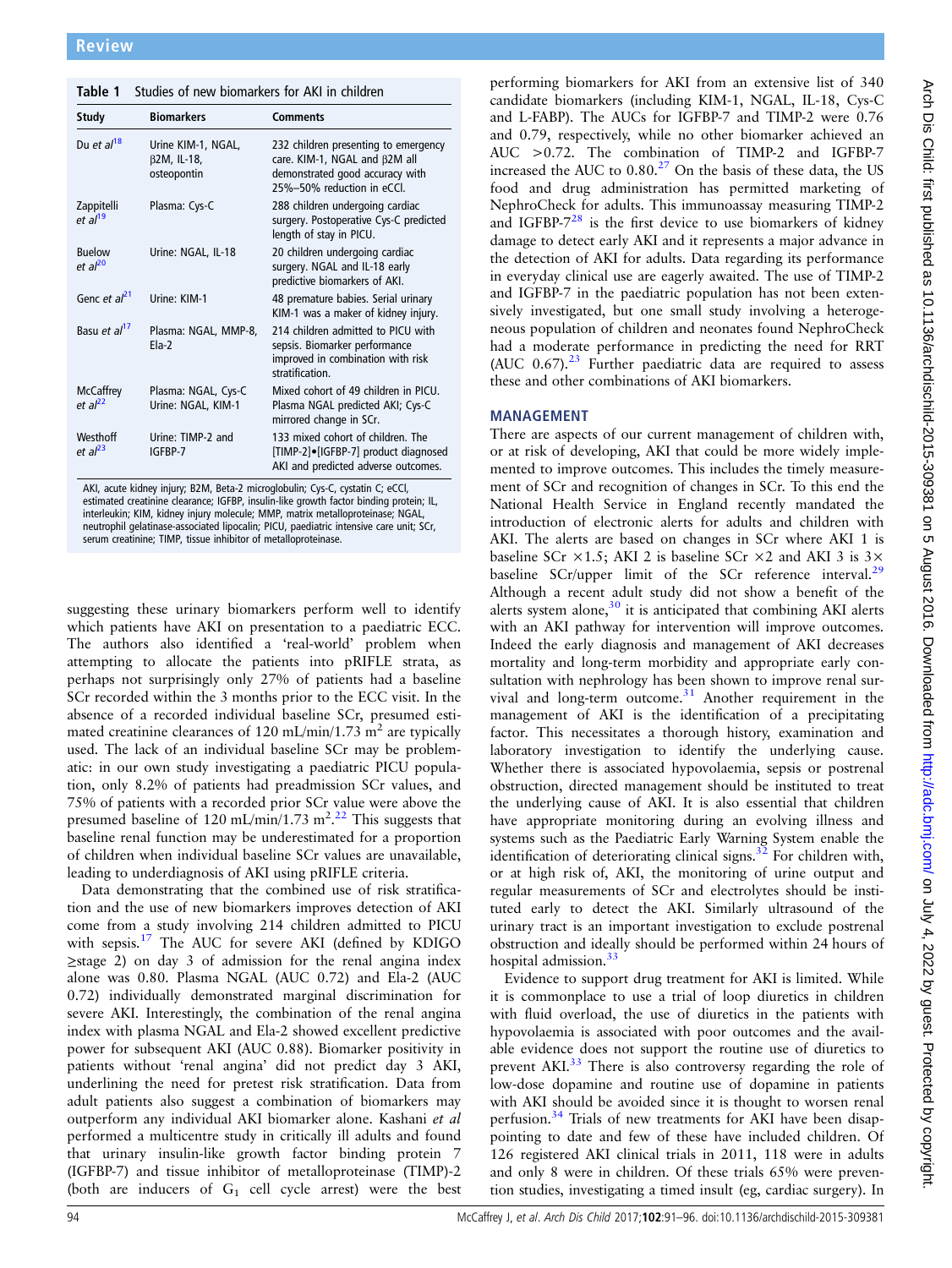<span id="page-4-0"></span>addition many of these trials were inadequately powered; few were using agreed AKI definitions and 21/22 treatment trials were based in the intensive care unit and were investigating  $RRT<sup>35</sup>$  $RRT<sup>35</sup>$  $RRT<sup>35</sup>$  As such there is an urgent need to explore novel therapeutic agents and to revisit existing therapies in order to review potential roles in the management of AKI. Preventing episodes of secondary AKI can also reduce the

overall incidence of AKI. Secondary injury can be caused by inappropriate doses of medication with nephrotoxic potential. Examples of these agents include aminoglycosides, non-steroidal anti-inflammatory drugs, calcineurin inhibitors and inhibitors of the renin-angiotensin-aldosterone pathway. These agents should be avoided if children are dehydrated and therefore at risk of AKI. Indeed patients receiving these treatments regularly should be issued with 'sick day rules' which provide guidance about the circumstances in which to omit potentially nephrotoxic medicines[.36](#page-5-0) Appropriate fluid management is also critical and the restoration of adequate blood volume is a priority in the early management of AKI.<sup>[37](#page-5-0)</sup> Overzealous administration of fluid causing fluid overload however, increases the mortality. The appropriate choice of fluid for different causes and stages of AKI is yet not known. Hyperchloraemic metabolic acidosis can be caused by 0.9% saline and in a sequential period pilot study, 0.9% saline was also found to increase risk of AKI in critically ill adults by comparison to chloride-restricted intravenous fluids.<sup>[38](#page-5-0)</sup> However a more recent and larger trial found no difference between 0.9% saline and chloride-restricted fluids in terms of the incidence of AKI, the rate of RRT and mortality in adult patients.<sup>[39](#page-5-0)</sup>

With established AKI or resistant fluid overload, RRT is required and here continuous haemofiltration or peritoneal dialysis are more suitable for haemodynamically unstable patients as opposed to intermittent haemodialysis, which is associated with more hypotensive episodes.<sup>[40](#page-5-0)</sup> Importantly, nutrition should not be overlooked in children with AKI as underfeeding can be accentuated by  $AKI<sup>41</sup>$  $AKI<sup>41</sup>$  $AKI<sup>41</sup>$ . The enteral mode of nutrition is preferred and this should start in the early phase of AKI, unless there are contraindications such as active colitis. Finally it is important that children with AKI have appropriate follow-up to ensure recovery, prevent further episodes of AKI and to screen for progression to CKD. Since progression of kidney disease is silent, there is a strong argument for lifelong screening of blood pressure and urinalysis in children who have experienced an episode of AKI.

#### SUMMARY

AKI is a common condition in children admitted to hospital and existing serum and urine biomarkers are insensitive. There have been significant developments in stratifying the risk of AKI in children and also in the identification of new AKI biomarkers. Risk stratification coupled with a panel of AKI biomarkers will improve future detection of AKI, however paediatric validation studies in mixed patient cohorts are required. The principles of effective management rely on treating the underlying cause and preventing secondary AKI by the appropriate use of fluids and medication. Further therapeutic innovation will depend on improving our understanding of the basic mechanisms underlying AKI in children.

Twitter Follow Rachel Lennon at [@RLWczyk](http://twitter.com/RLWczyk)

Contributors JM, AKD, DVM, NJAW and RL researched and prepared the manuscript.

Funding JM was supported the North West England Medical Research Council Fellowship Scheme in Clinical Pharmacology and Therapeutics (ref: G1000417/

94909). AKD is a clinical fellow supported by the International Society of Nephrology (ISN) and Kidneys for Life in the ISN fellowship programme. NJAW is Director of the NIHR/Wellcome Trust Manchester Clinical Research Facility and is part-funded by the NIHR. RL is a Wellcome Trust Intermediate Clinical Fellow (ref: 090006)

Competing interests None declared.

Provenance and peer review Commissioned; externally peer reviewed.

Open Access This is an Open Access article distributed in accordance with the terms of the Creative Commons Attribution (CC BY 4.0) license, which permits others to distribute, remix, adapt and build upon this work, for commercial use, provided the original work is properly cited. See: [http://creativecommons.org/licenses/](http://creativecommons.org/licenses/by/4.0/) [by/4.0/](http://creativecommons.org/licenses/by/4.0/)

#### **REFERENCES**

- Alkandari O, Eddington KA, Hyder A, et al. Acute kidney injury is an independent risk factor for pediatric intensive care unit mortality, longer length of stay and prolonged mechanical ventilation in critically ill children: a two-center retrospective cohort study. [Crit Care](http://dx.doi.org/10.1186/cc10269) 2011;15:R146.
- Mammen C, Al Abbas A, Skippen P, et al. Long-term risk of CKD in children surviving episodes of acute kidney injury in the intensive care unit: a prospective cohort study. [Am J Kidney Dis](http://dx.doi.org/10.1053/j.ajkd.2011.10.048) 2012;59:523–30.
- 3 Akcan-Arikan A, Zappitelli M, Loftis LL, et al. Modified RIFLE criteria in critically ill children with acute kidney injury. [Kidney Int](http://dx.doi.org/10.1038/sj.ki.5002231) 2007;71:1028-35.
- 4 Basu RK, Devarajan P, Wong H, et al. An update and review of acute kidney injury in pediatrics. [Pediatr Crit Care Med](http://dx.doi.org/10.1097/PCC.0b013e3181fe2e0b) 2011;12:339-47.
- Askenazi DJ, Ambalavanan N, Goldstein SL. Acute kidney injury in critically ill newborns: what do we know? What do we need to learn? [Pediatr Nephrol](http://dx.doi.org/10.1007/s00467-008-1060-2) 2009;24:265–74.
- Moran SM, Myers BD. Course of acute renal failure studied by a model of creatinine kinetics. [Kidney Int](http://dx.doi.org/10.1038/ki.1985.101) 1985;27:928–37.
- 7 Price JF, Mott AR, Dickerson HA, et al. Worsening renal function in children hospitalized with decompensated heart failure: evidence for a pediatric cardiorenal syndrome?. [Pediatr Crit Care Med](http://dx.doi.org/10.1097/PCC.0b013e31816c6ed1) 2008;9:279-84.
- Waikar SS, Betensky RA, Bonventre JV. Creatinine as the gold standard for kidney injury biomarker studies? [Nephrol Dial Transplant](http://dx.doi.org/10.1093/ndt/gfp428) 2009;24:3263-5.
- 9 Sutherland SM, Ji J, Sheikhi FH, et al. AKI in hospitalized children: epidemiology and clinical associations in a national cohort. [Clin J Am Soc Nephrol](http://dx.doi.org/10.2215/CJN.00270113) 2013;8:1661–9.
- 10 Vachvanichsanong P, Dissaneewate P, Lim A, et al. Childhood acute renal failure: 22-year experience in a university hospital in southern Thailand. [Pediatrics](http://dx.doi.org/10.1542/peds.2006-0557) 2006;118:e786–91.
- 11 Hui-Stickle S, Brewer ED, Goldstein SL. Pediatric ARF epidemiology at a tertiary care center from 1999 to 2001. [Am J Kidney Dis](http://dx.doi.org/10.1053/j.ajkd.2004.09.028) 2005;45:96-101.
- 12 Goldstein SL, Chawla LS. Renal angina. [Clin J Am Soc Nephrol](http://dx.doi.org/10.2215/CJN.07201009) 2010;5:943-9.
- 13 Gunnewiek JM, Van Der Hoeven JG. Cardiac troponin elevations among critically ill patients. [Curr Opin Crit Care](http://dx.doi.org/10.1097/01.ccx.0000135514.20538.44) 2004;10:342-6.
- 14 Bailey D, Phan V, Litalien C, et al. Risk factors of acute renal failure in critically ill children: a prospective descriptive epidemiological study. [Pediatr Crit Care Med](http://dx.doi.org/10.1097/01.pcc.0000256612.40265.67) 2007;8:29–35.
- 15 Goldstein SL, Somers MJ, Baum MA, et al. Pediatric patients with multi-organ dysfunction syndrome receiving continuous renal replacement therapy. [Kidney Int](http://dx.doi.org/10.1111/j.1523-1755.2005.67121.x) 2005;67:653–8.
- Flores FX, Brophy PD, Symons JM, et al. Continuous renal replacement therapy (CRRT) after stem cell transplantation. A report from the prospective pediatric CRRT Registry Group. [Pediatr Nephrol](http://dx.doi.org/10.1007/s00467-007-0672-2) 2008;23:625–30.
- 17 Basu RK, Wang Y, Wong HR, et al. Incorporation of Biomarkers with the Renal Angina Index for Prediction of Severe AKI in Critically Ill Children. [Clin J Am Soc](http://dx.doi.org/10.2215/CJN.09720913) [Nephrol](http://dx.doi.org/10.2215/CJN.09720913) 2014;9:654–62.
- 18 Du Y, Zappitelli M, Mian A, et al. Urinary biomarkers to detect acute kidney injury in the pediatric emergency center. [Pediatr Nephrol](http://dx.doi.org/10.1007/s00467-010-1673-0) 2011;26: 267–74.
- 19 Zappitelli M, Krawczeski CD, Devarajan P, et al. Early postoperative serum cystatin C predicts severe acute kidney injury following pediatric cardiac surgery. [Kidney Int](http://dx.doi.org/10.1038/ki.2011.123) 2011;80:655–62.
- 20 Buelow MW, Dall A, Regner K, et al. Urinary interleukin-18 and urinary neutrophil gelatinase-associated lipocalin predict acute kidney injury following pulmonary valve replacement prior to serum creatinine. [Congenit Heart Dis](http://dx.doi.org/10.1111/j.1747-0803.2012.00662.x) 2012;7:441–7.
- 21 Genc G, Ozkaya O, Avci B, et al. Kidney injury molecule-1 as a promising biomarker for acute kidney injury in premature babies. [Am J Perinatol](http://dx.doi.org/10.1055/s-0032-1323587) 2013;30:245-52.
- 22 McCaffrey J, Coupes B, Chaloner C, et al. Towards a biomarker panel for the assessment of AKI in children receiving intensive care. [Pediatric Nephrology](http://dx.doi.org/10.1007/s00467-015-3089-3) 2015;30:1861–71.
- 23 Westhoff JH, Tönshoff B, Waldherr S, et al. Urinary Tissue Inhibitor of Metalloproteinase-2 (TIMP-2) • Insulin-Like Growth Factor-Binding Protein 7